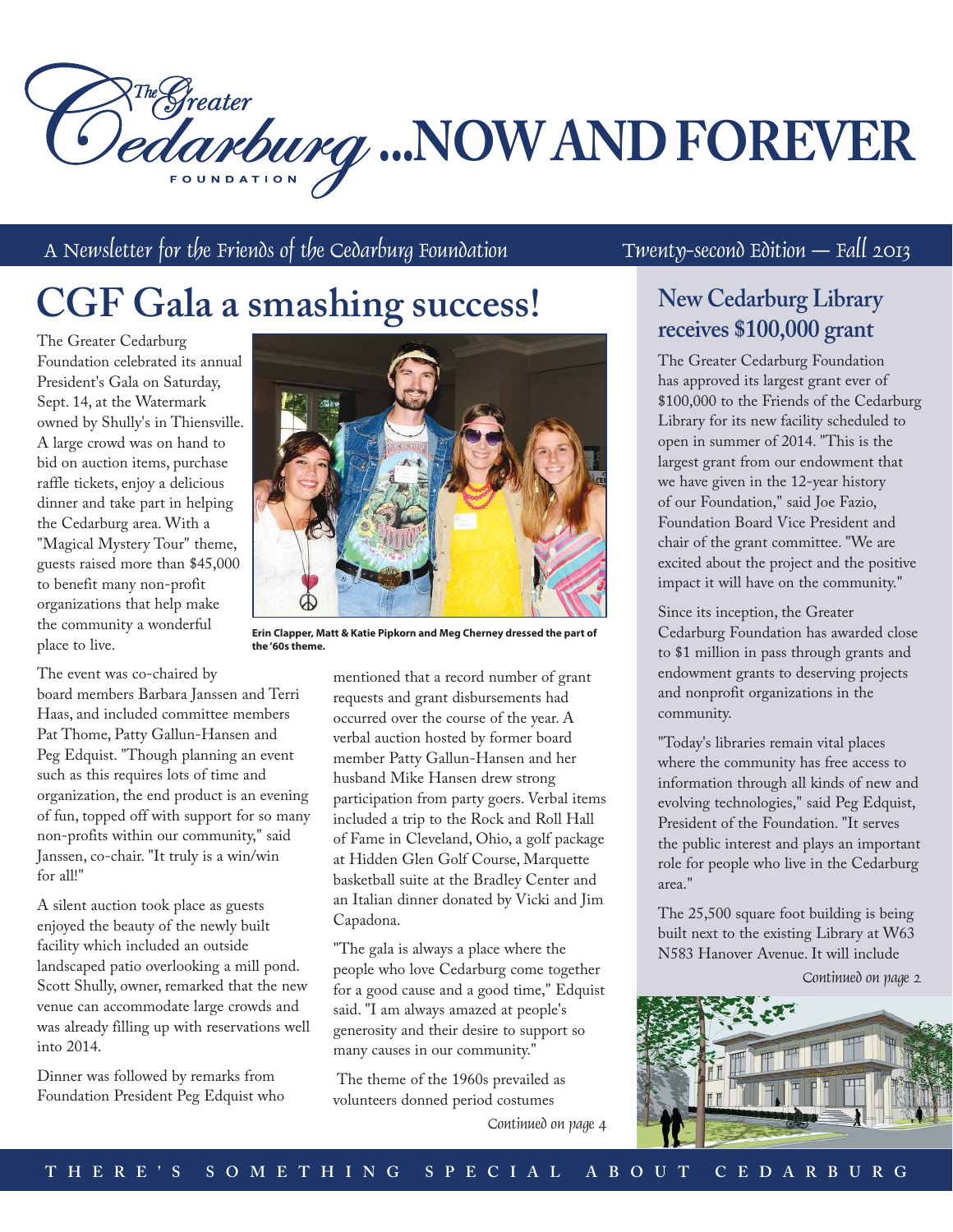# **Foundation adopts annual grant cycle**

In order to streamline its granting process, the Greater Cedarburg Foundation has now adopted an annual grant cycle. Online applications for grants became available Oct. 1 and the deadline for proposals was Dec. 6.

The grant committee will meet on Feb. 14 to make grant recommendations, which will be acted on by the board of directors on March 4.

An informational session for nonprofit organizations was held in June to explain the new grant process and to encourage them to apply for grants that meet the Foundation's mission to:

- • Preserve and enrich our cultural heritage
- • Enhance our artistic and aesthetic experiences
- • Provide educational, recreational and community service opportunities for all ages

Joe Fazio, chairman of the grant committee, said that this new process allows the grant committee to review requests all at one time and make recommendations based on available funds.

Procedures for applying for a grant can be found on the GCF's website at www.cedarburgfoundation.org. Questions about the process should be directed to Fred Gutierrez of the Greater Milwaukee Foundation at 414-272-5805 or fgutierrez@ greatermilwaukeefoundation.org.

### **Cedarburg Library (from pg. 1)**

space for all existing collections of books, audio/visual items, reference materials and public access computers. In addition, there will be enhanced Wi-Fi access, study rooms and a new "Town Square" area where people can browse and visit. A Community Room

# **\$176,500 in grants make a huge impact**

What does the Cedarburg Art Museum, the Cedarburg Cultural Center and Summer Sounds all have in common? All have been beneficiaries of grants from the Greater Cedarburg Foundation this year.

The Foundation is proud to have awarded more grants in 2013 than any year before. In addition to the new Cedarburg Library, which received a \$100,000 grant from GCF, several other organizations were the recipients of grants from the Greater Cedarburg Foundation this year …

- • The new Cedarburg Art Museum was awarded \$26,000 to get the organization up and running. The museum is already making a big splash in the community. See profile on page 3.
- • The new façade on the Cedarburg Cultural Center got a boost with a \$20,000 grant from the GCF. The renovation included removal of the old awning and re-siding of the front of the building as well as new signage on the Mill Street side of the building.
- Advocates of Ozaukee received a \$10,000 grant for a legal advocate to work with clients of the shelter for victims of domestic abuse. Advocates also received nearly \$50,000 from the Greater Milwaukee Foundation as part of their Match Day campaign in March which matched funds raised locally with GMF funds.



- The Family Enrichment Center of Ozaukee County received a \$5,000 grant to update their technology system. The center houses several human service nonprofit agencies.
- • Applaud Cedarburg received a \$2,500 grant to underwrite the performance by Franc D'Ambrosio at the Cedarburg Performing Arts Center on March 21, 2014.
- • The Volunteer Center of Ozaukee County received a \$2,000 grant to support its Corporate Volunteer Program.
- • A donation of \$1,000 was made to the Kuhefuss House Museum on behalf of Civic Award Recipients Paul and Philia Hayes.

Grants made this year totaled \$176,500, the most ever in the organization's 12-year history. Peg Edquist, foundation president, said there were more major requests for grants made this year than ever before. "We are pleased to have been able to accommodate many of these requests," she said. "The difference we make in the community has become very apparent."





**The grant to the Cedarburg Cultural Center helped give the center a much-needed facelift and new signage.**

is also included with projection equipment, tables, chairs and a small kitchen for use by community groups and businesses.

The new library will also have a larger children's area with comfortable seating for kids and adults, its own study room and

restroom facilities, a quiet reading room and a Reader's Gallery with armchairs and study tables. It will have adequate parking and will be handicapped accessible. It will also have a 24-hour drive-up book return.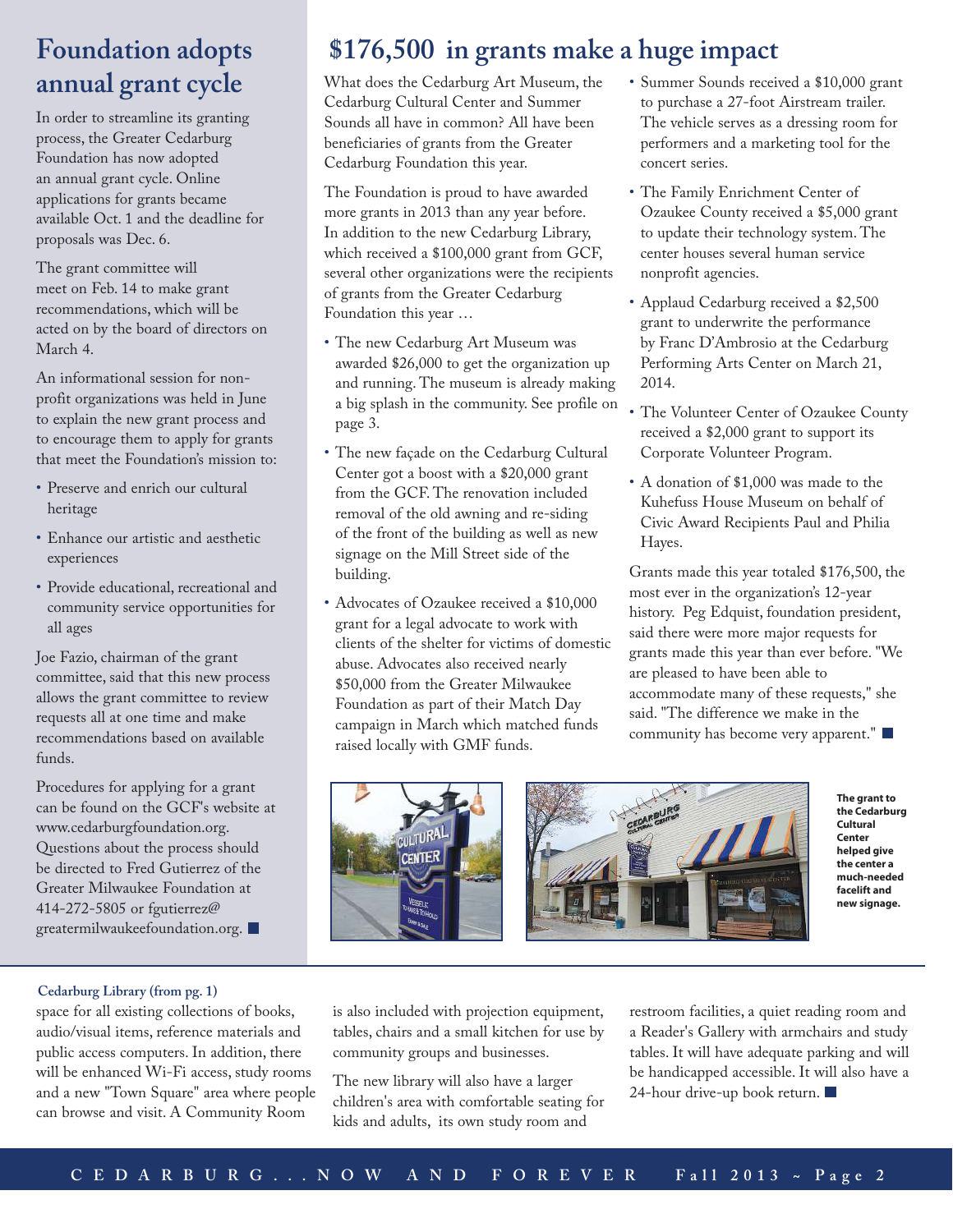## **Profile: Cedarburg Art Museum**

One of the beneficiaries this year of the Greater Cedarburg Foundation is the Cedarburg Art Museum, which received a grant of \$26,000 to help the facility kick off its inaugural year.

According to Jill Hepburn, the museum's organizing director, the mission of the Cedarburg Art Museum is to establish and then maintain a forum that will collect, exhibit, and forever preserve the artwork of Cedarburg, Wisconsin and its environs. "We hope to continually promote Cedarburg as a small but dynamic center for the creative arts in America," she said.



**The Cedarburg Art Museum is housed in the former Wittenberg Mansion.**

The Museum's building was constructed in 1898 by Cedarburg businessman Dietrich Wittenberg, who also started the Cedarburg Woolen Mill, Cedarburg's largest employer in 1898. Last December, the building was purchased and donated to the new Museum by Ozaukee Bank's Gift to the Future fund. The building was in relatively good shape. The original electric, plumbing and HVAC infrastructure had to be replaced and kitchen & baths updated, but the interior mostly needed a thorough cleaning and new paint.

"Cedarburg was lucky that this grand old mansion came through its first 115 years relatively intact," Hepburn said. "One professional curator who visited us described the updated building as 'a gem of a small Museum.'"

The Cedarburg Art Museum is a vibrant place these days. During December, in addition to a holiday show titled "Greetings from Cedarburg," there will be two story-time programs for youngsters featuring crafts and



**Peg Edquist presents a check for \$26,000 to Jill Hepburn of the Cedarburg Art Museum.**

scavenger hunts. The museum will hold its first annual New Year's Eve Salon on Dec. 31 and A Murder Mystery Dinner on Jan. 18.

On-going programs include a "Conversations" speaker series, a book club and Wednesday Workdays for the museum's volunteer corps. The Museum's art exhibits change every three months. An Edmund Schildknecht exhibit featuring impressionist style paintings of Cedarburg done in the 1920s will be featured next summer. In the Fall of 2014, there will be a Bernard Schneider exhibit which will feature Schneider's artwork and his never before seen 1890s Cedarburg photographs. Concurrently, there will be a Museum curated exhibit titled "Remembering Hilgen's Spring Park."

"The grant from the Greater Cedarburg Foundation was a literal lifesaver for the Museum," Hepburn said. "In early summer after several close calls it became clear that exiting the Museum's parking lot onto busy Washington was hazardous. Around that same time the property adjacent to us, fronting on Cleveland Street, came available for sale. The Foundation grant of \$26,000 funded the purchase of a strip of that property to allow for a new, and safe, exit driveway onto Cleveland Street."

Hepburn said a permanent sign is being posted on the right of way acknowledging this generous gift.

The museum is overseen by a five-person board of directors: CPA Scott Anderson, Community Volunteer Terri Haas, Attorney George Roth, State Rep. Duey Stroebel and Ozaukee Bank founder Mal Hepburn. After a two-year start-up plan is successfully implemented, Hepburn hopes to hire and train a permanent executive director.

## **2013 Annual Fund**  drive kicks off

The Greater Cedarburg Foundation has launched its Annual Fund Drive for 2013 as it continues to provide financial assistance in support of projects undertaken by local non-profit organizations.

Over the past 12 years, the Foundation's endowment has grown significantly as a result of year-round efforts to raise awareness through its semi-annual newsletter and special events such as the Civic Event in February and President's Gala in September. This monetary support helps preserve our cultural heritage and quality of life in the greater Cedarburg area.

Since 2001, local organizations have received Foundation grants totaling more than \$1 million. They include the Cedarburg Friends of the Library, The Cedarburg Art Museum, Family Enrichment and Volunteer Centers of Ozaukee County, The Wisconsin Museum of Quilts and Fiber Arts, Summer Sounds Music Series, Ozaukee County Jail Literacy Program, Riveredge Nature Center (Westlawn Woods Project), Honor Flights to Washington, D.C. for WWII veterans, North Shore Academy of the Arts, the Rivoli Theater, the Cedarburg Cultural Center, the Cedarburg Performing Arts Center Inc. (Visiting Artists Series) and Family Sharing.

Ted Brueggemann, board member and Annual Fund Drive chair, said, "We are truly grateful for the tremendous support we continue to receive from the community. This backing allows us to respond to funding requests in 2014 for deserving projects that enhance the quality of life in Cedarburg."

Please review the annual appeal letter contained within this mailing and consider making a donation to the 2013 campaign. Donations of any size are appreciated.

Brueggemann said those wishing for more information on the Foundation's Annual Fund Drive can call 262-377-7338.